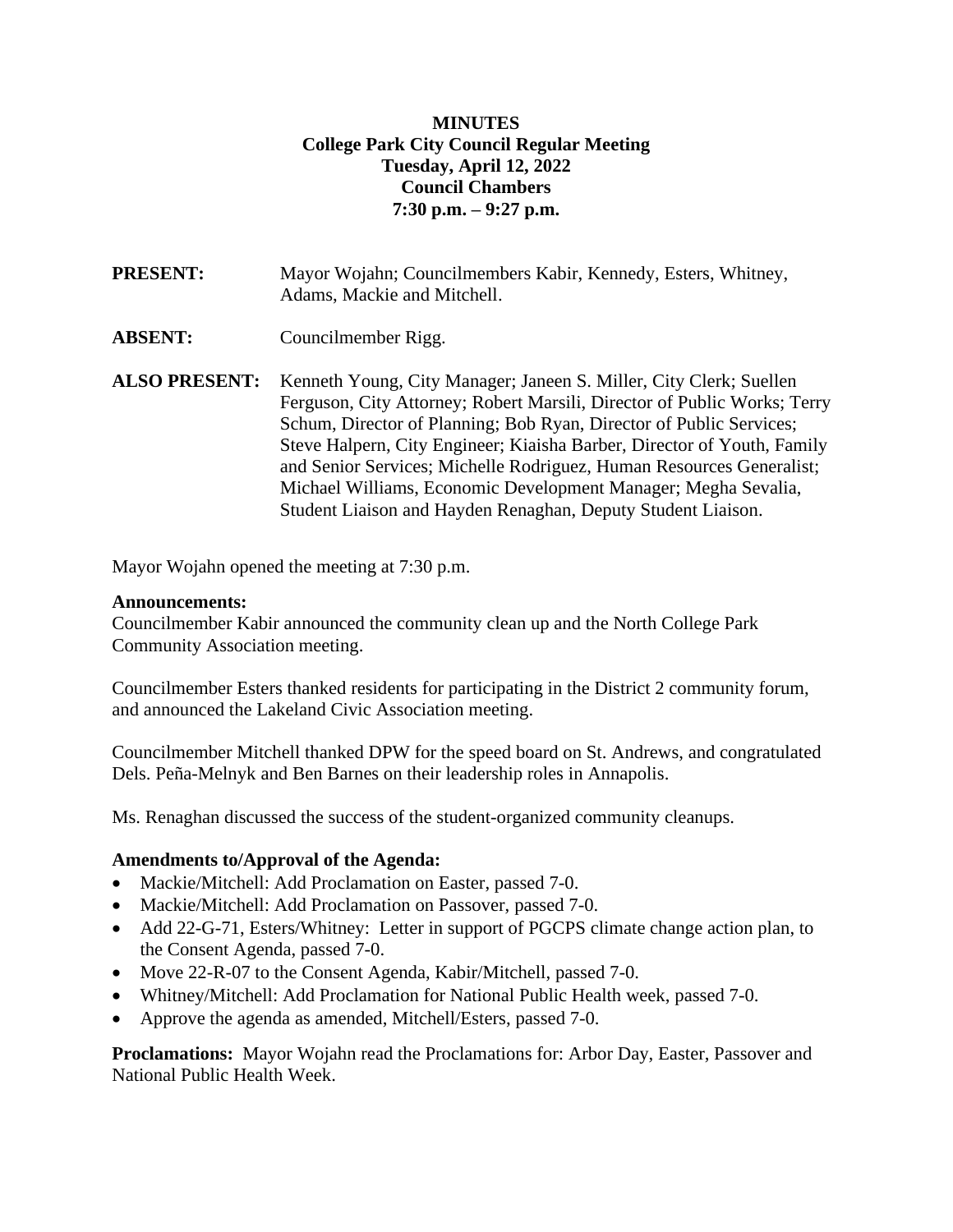College Park Regular Meeting Minutes April 12, 2022 Page 2

[Delay in meeting due to a technical problem with Zoom.]

### **Public Comment On Consent and Non-Agenda Items:**

**Mary King, resident**: She discussed the tree canopy ordinance which is on next week's agenda. When the tree canopy investigation was initiated in 2017 it was because of concern of utility tree cutting, without mention of the development that had occurred in the City. Yet, residents are the target of the permit/fine ordinance to protect and restore the tree canopy. This is a complex issue and an ordinance like this is not the answer.

#### **Presentations:**

- City Manager Kenneth Young and Mayor Wojahn presented the 2021 Employee of the Year Award to Jacob Vassalotti.
- Economic Development Manager Michael Williams presented the 2021 Economic Development Report;
	- o How often is the data updated?
	- o What are the vacancy rates on student housing, and our commercial and business districts?
	- o Business Roundtable
	- o Recruitment and support for new businesses interested in moving to College Park
	- o Strategic Plan Objective #5 about the property tax base
	- o More lunch places for residents who are working from home
	- o What are we doing to market ourselves if the FBI selects the Greenbelt site residential housing and ancillary office space
	- o Adding opportunities for social activities to the commerce in the City
	- $\circ$  Population change statistics we are losing the 45-65 age group.
	- o Get the word out about educational opportunities.
	- o Aging-in-place: Middle- to high-end development geared toward seniors.

#### **Consent Agenda**: **A motion was made by Councilmember Mackie and seconded by Councilmember Kabir to adopt the Consent Agenda, which consisted of the following items:**

| $22 - G - 62$ | Approval of Minutes from the February 15, 2022 Worksession; the February<br>22, 2022 Regular Meeting; and the February 22, 2022 Special Session. |
|---------------|--------------------------------------------------------------------------------------------------------------------------------------------------|
| $22 - G - 63$ | Approval of a letter of support for CB-014-2022 – Accessory Disposable Food<br><b>Service Ware.</b>                                              |
| $22 - G - 64$ | Approval of a three-year contract with VeoRide for Mobility Share Services in<br>substantially the form attached.                                |
| $22 - G - 65$ | Approval of an on-call contract for engineering services to Rummel, Klepper $\&$<br>Kahl, LLP in substantially the form attached.                |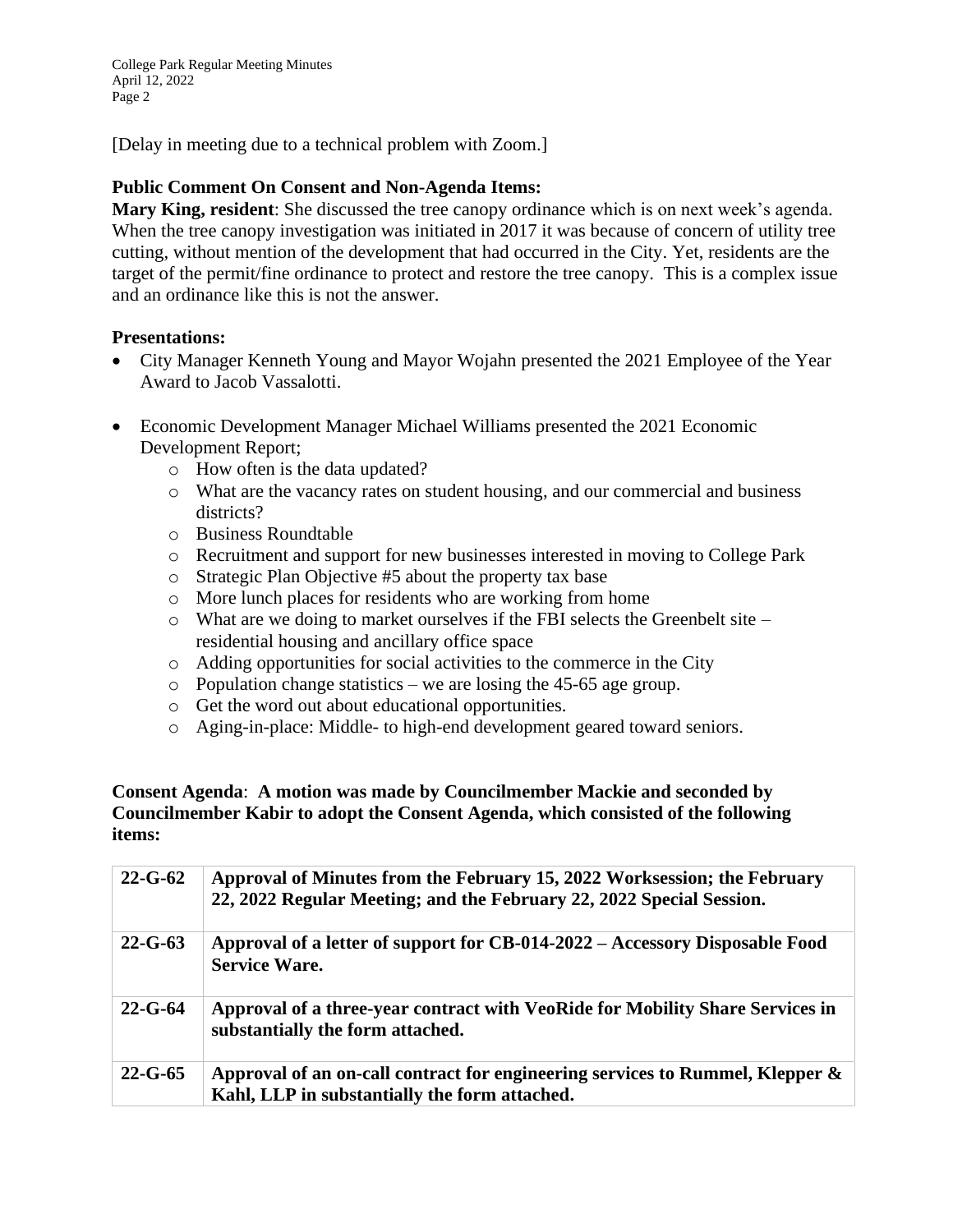| $22 - G - 66$ | Approval of an on-call contract for engineering services to Charles P. Johnson,<br>and Associates, Inc. in substantially the form attached.                                                                                                                                                                                                          |
|---------------|------------------------------------------------------------------------------------------------------------------------------------------------------------------------------------------------------------------------------------------------------------------------------------------------------------------------------------------------------|
| $22 - G - 67$ | Approval of an on-call contract for engineering services to Greenman-<br>Pedersen, Inc. in substantially the form attached.                                                                                                                                                                                                                          |
| $22 - G - 68$ | Approval of a Memorandum of Understanding with WSSC to reimburse the<br>City for resurfacing of Edmonston Road due to water main work, and a related<br>amendment to the contract with NZI Construction Corporation to include<br>construction of the Edmonston Road Sidewalk and resurfacing Edmonston<br>Road, in substantially the form attached. |
| $22 - R - 07$ | Adoption of Resolution 22-R-07 to approve a Commemorative Bench Policy.                                                                                                                                                                                                                                                                              |
| $22 - G - 71$ | ADDED TO THE CONSENT AGENDA: Approval of the City signing on to<br>support the Prince George's County Public Schools Climate Change Action<br>Plan.                                                                                                                                                                                                  |

**The motion passed 7-0.**

### **22-G-69 Approval of Appointments to the City Redistricting Commission**

**A motion was made by Councilmember Mitchell and seconded by Councilmember Whitney to appoint the following individuals to the 2022 City Redistricting Commission: John Krouse, Nathan Rickard, Betty Colonomos, Fritz Leopold, Marilyn Yang, Robert Day, Alan Hew, Delmar Nelson, Val Graham, Jordan Dewar, and DW Rowlands.**

There were no comments from the audience or the Council.

**The motion passed 7-0.**

### **22-G-70 Approval of a change in purpose for the public school education grant awarded in December 2021 to Paint Branch Elementary School**

Ms. Barber reviewed the staff report and explained the reason for the request to revise the Paint Branch grant.

**A motion was made by Councilmember Mackie and seconded by Councilmember Mitchell that the City Council approve the award of \$8,000 to Paint Branch Elementary School with the new stated purpose of the grant to support the Chinese Immersion focus at the school through incorporation of visual artifacts, plants, and art projects for students. The total of this award is \$8,000 which is budgeted in the FY 2022 budget.**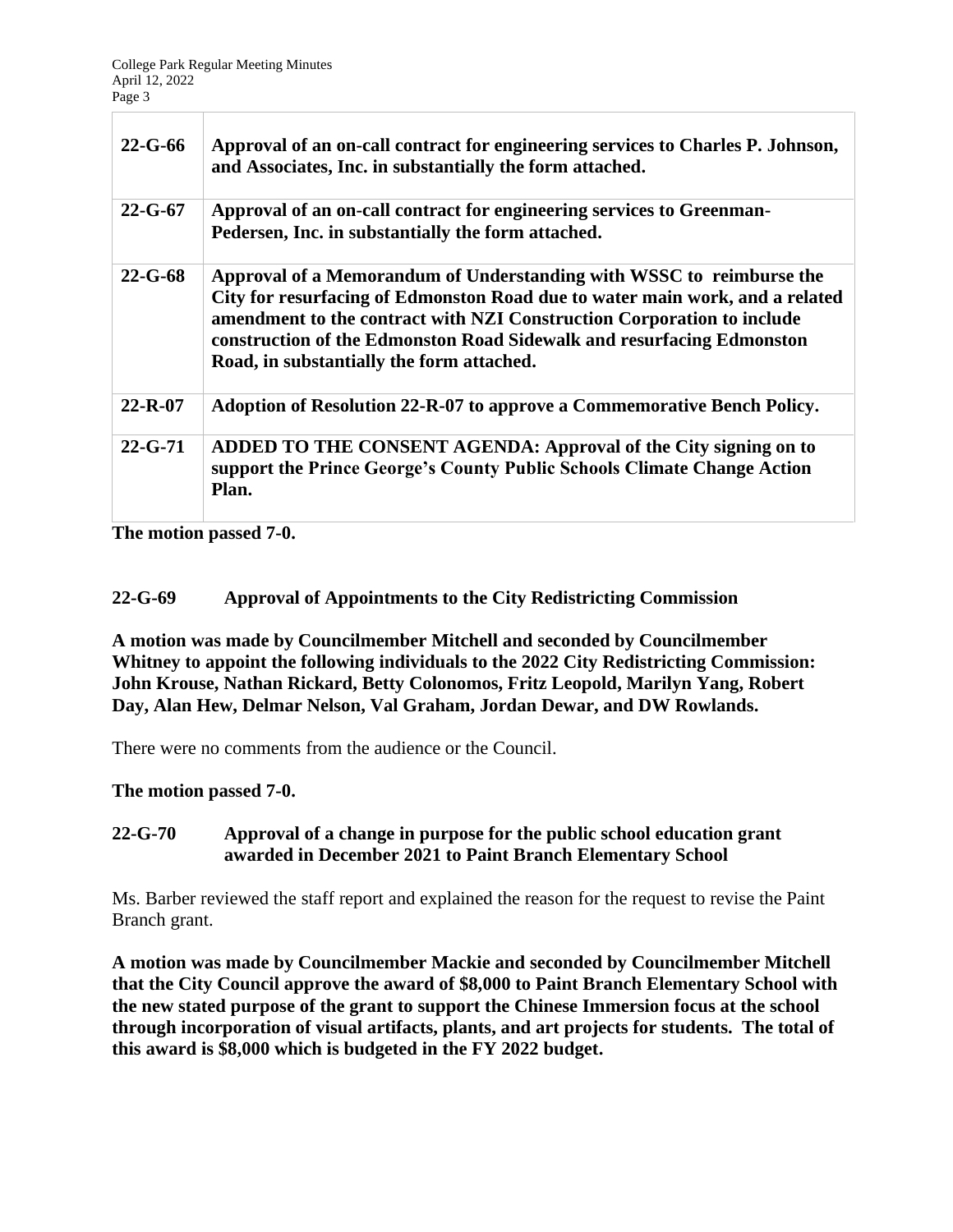Councilmember Mitchell asked about the EAC's recommendation on Chromebooks in case it comes up again. Ms. Barber does not think future requests for Chromebooks will make it to Council until the EAC has explored other resources.

### **The motion passed 7-0.**

# **ADJOURN: Motion by Councilmember Esters, second by Councilmember Mitchell, to adjourn into a Closed Session. Mayor Wojahn read the Closing Statement:**

Pursuant to the statutory authority of the Maryland Annotated Code, General Provisions Art. § 3-305(b), the Mayor and Council of the City of College Park are providing notice that they will meet in a closed session after the meeting to Consult with Counsel to obtain legal advice; and to consult with staff, consultants or other individuals about pending or potential litigation. Specifically, the Mayor and Council will receive legal advice about an MPIA complaint, discuss the status of a contract dispute, and discuss a settlement agreement. They will not return to open session after the Closed Session ends.

### **The motion passed 7-0 and the meeting was adjourned at 9:27 p.m.**

Janeen S. Miller, City Clerk

**\_\_\_\_\_\_\_\_\_\_\_\_\_\_\_\_\_\_\_\_\_\_\_\_\_\_\_\_\_\_\_**

# **CLOSED SESSION April 12, 2022**

Pursuant to the statutory authority of the Maryland Annotated Code, General Provisions Article § 3-305(b), the Mayor and Council of the City of College Park met in a closed session in the City Council Chambers after the meeting on April 12, 2022 for the following purposes: to Consult with Counsel to obtain legal advice; and to consult with staff, consultants or other individuals about pending or potential litigation.

At 9:27 p.m. on April 12, after the regular Council meeting, a motion was made by Councilmember Esters and seconded by Councilmember Mitchell to adjourn the regular meeting and meet in the closed session. Mayor Wojahn read the closing statement, adding that the Mayor and Council will receive legal advice about an Open Meetings complaint, discuss the status of a contract dispute, and discuss a settlement agreement. They will not return to open session after the Closed Session ends.

The motion passed 7-0.

Mayor Wojahn and Councilmembers Kabir, Kennedy, Esters, Whitney, Adams, Mackie and Mitchell were present. Councilmember Rigg was absent. City Manager Kenneth Young, City